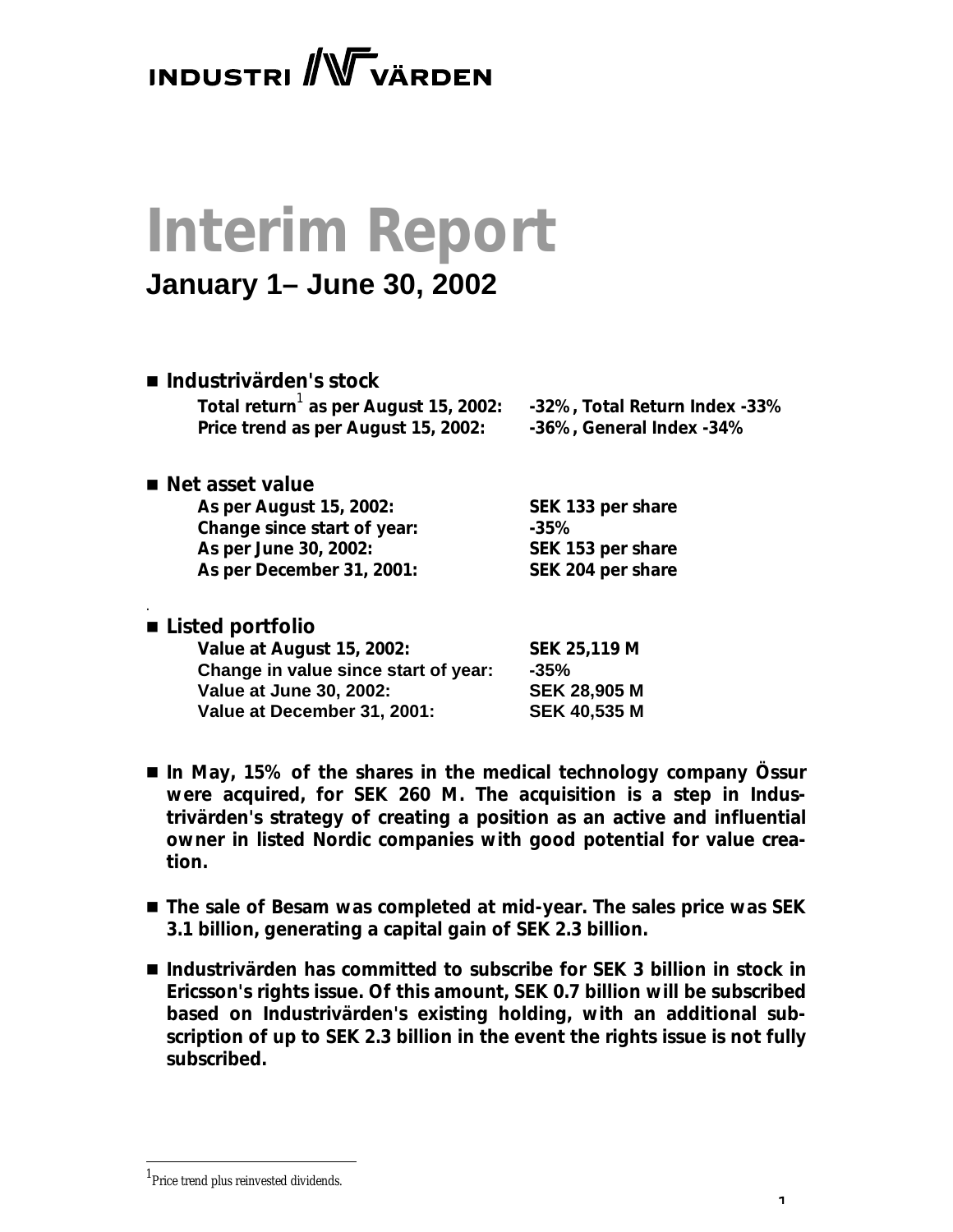### **ABOUT INDUSTRIVÄRDEN**

Industrivärden is one of the Nordic region's leading holding companies, with ownership in a concentrated selection of listed companies with good development potential. Industrivärden's business mission is to create shareholder value based on a professional investment operation and active ownership.

The goal is to generate high growth in net asset value over time. High growth in asset values enables Industrivärden to deliver a total return which, over time, is higher than the average for the Stockholm Stock Exchange. Industrivärden's vision is to be perceived as the leading holding company, with a focus on large and medium-sized listed Nordic companies.

#### **CEO'S COMMENTS**

The negative trend in the world's stock markets accelerated during the second quarter and further intensified during the summer. We have been living with falling stock markets for more than two years, and uncertainty about the direction of the economy and the trend in the stock markets has increased. In addition, during the year a debate has flared up in reaction to a number of bankruptcies and scandals – primarily in the U.S. – concerning the reliability of reported values.

Industrivärden's net asset value decreased from the beginning of the year through August 15 by SEK 15 billion, or 35%, which is on a par with the Stockholm Stock Exchange. This is unsatisfactory, however, given our strategy of working with a long-term approach and exercising clear ownership responsibility in the companies we believe in, I am convinced that our strategy is the right one.

At the same time it is gratifying to note that since last autumn we have executed a number of sales which have reduced our net debt from a portfolio perspective from SEK 6 billion to SEK 1 billion. These sales were as follows:

- Besam, for a value of SEK 3 billion in June 2002
- All our shares in Lundbeck A/S for SEK 2 billion in April 2002
- All our shares in Pharmacia for SEK 780 M in November 2001

We have thus chosen to sell off assets from our portfolio with good values in a falling market, at the same time that we have been restrictive with new investments.

Our strong financial position gives us scope to take a more aggressive posture with respect to new investments when opportunities arise and the market outlook becomes clearer. Our investment in the Icelandic company Össur is one example.

Ericsson, which has been a part of Industrivärden's listed portfolio for more than 50 years – since the very formation of Industrivärden in 1944 – works in an area that has transformed dramatically from strong growth to weak development. Ericsson's performance during the past two years is far from satisfactory. However, this is also the case for most of Ericsson's competitors. We continue to believe in Ericsson's long-term potential. Therefore, it is natural for Industrivärden that, as a long-term active owner, we take our responsibility in this situation and commit ourselves to subscribe for 10% of Ericsson's current SEK 30 billion rights issue. We also see this as a prospect that will serve us well over time.

*Anders Nyrén*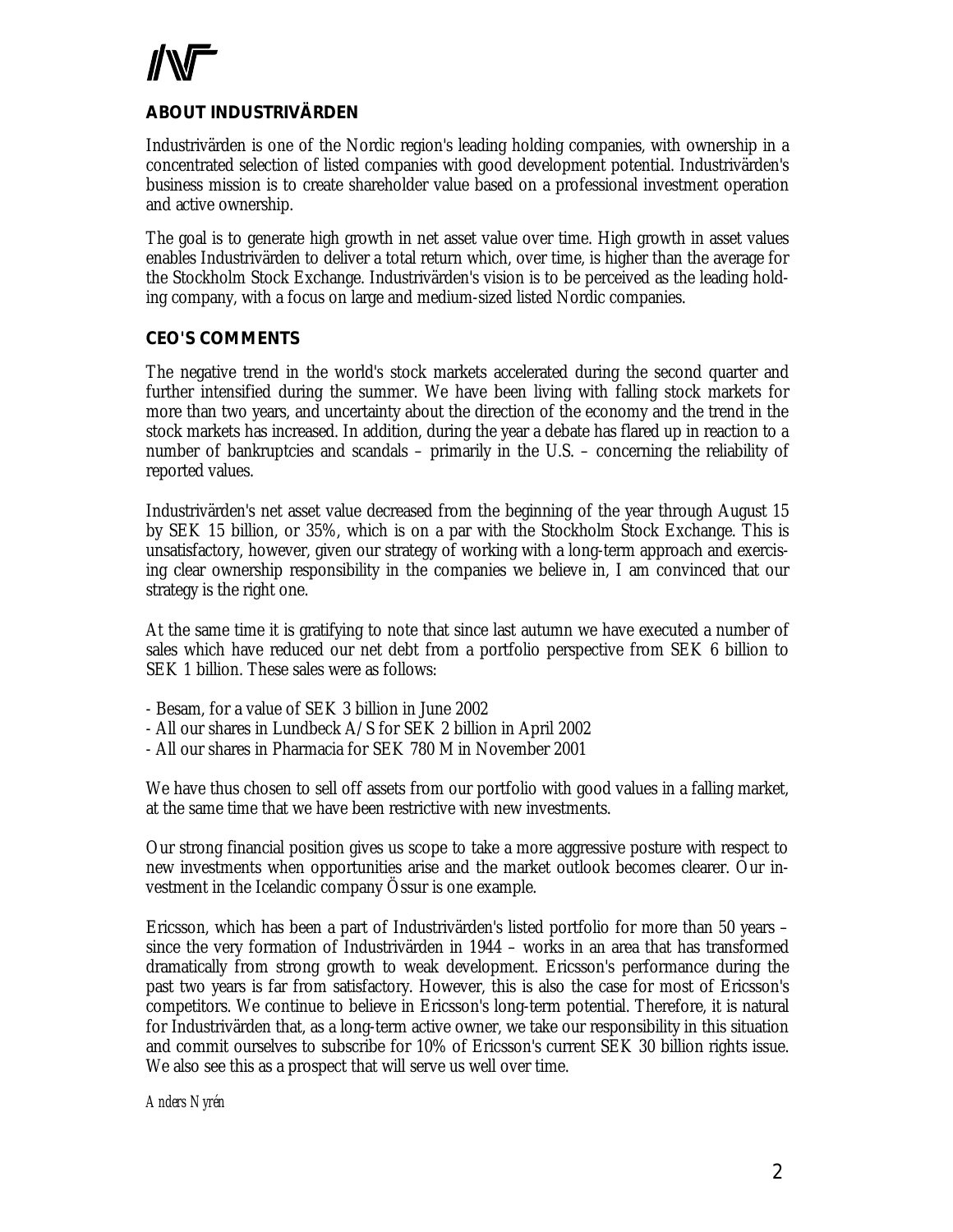### **INDUSTRIVÄRDEN'S STOCK**

Industrivärden's stock price decreased by 36% from the beginning of the year through August 15, 2002. The General Index fell by 34% during the same period. The total return was -32%, compared with -33% for the Findata Total Return Index.

From the end of 1996 through August 15, 2002, Industrivärden's stock delivered an average annual total return of 10%, while the Total Return Index gained 4% per year during the same period.

Industrivärden's average yearly dividend growth during the five-year period 1997–2001 was 21%. The average dividend yield during this five-year period was 4.0%, which is twice as high as the average for the companies listed on the Stockholm Stock Exchange.



#### **NET ASSET VALUE**

l

Net asset value, which is a measure of Industrivärden's Net Asset Value per Share wealth, is defined as the actual market value of the stocks in the listed portfolio, the calculated value of the industrial and trading companies, and the book value of other unlisted holdings, less other assets and liabilities, net.

Industrivärden's net asset value<sup>2</sup> on June 30, 2002, was calculated at SEK 29.6 billion, or SEK 153 per share. At August 15, 2002, net asset value was calculated at SEK 133 per share, and at December 31, 2001, it was calculated at SEK 204 per share.





 $^{\rm 2}$ Total number of shares: 193,135,612. The wholly owned industrial and trading operations have been assigned a calculated value using a  $P/E$  multiple of 13 (the same as at year-end 2001), based on current forecasts of the companies' earnings for 2002.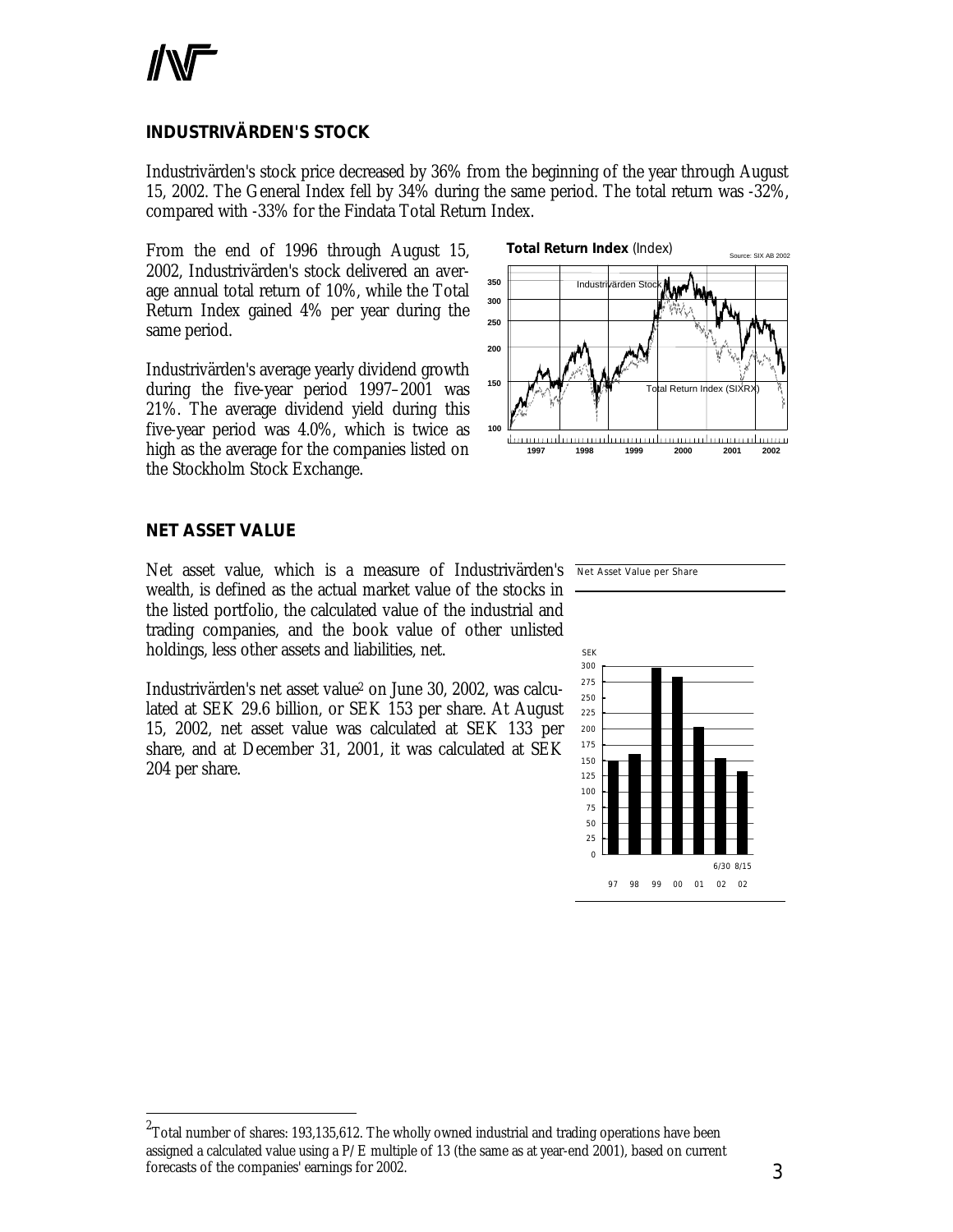#### **Composition of Net Asset Value**

A breakdown of the various components making up net asset value as per June 30 and August 15 is shown in the table below.

|                                           | <b>SEK billion</b> |         | SEK per share |         |
|-------------------------------------------|--------------------|---------|---------------|---------|
| Parent Company <sup>2</sup>               | Aug. 15            | June 30 | Aug. 15       | June 30 |
| Listed portfolio                          | 25.1               | 28.9    | 130           | 150     |
| <b>Unlisted holdings</b>                  | 2.0                | 2.0     | 10            | 10      |
| Equities portfolio                        | 27.1               | 30.9    | 140           | 160     |
|                                           |                    |         |               |         |
| Other assets and liabilities <sup>3</sup> | $-1.4$             | $-1.3$  |               | $-1$    |
| Net asset value                           | 25.7               | 29.6    | 133           | 153     |

The net effect on the calculated net asset value from the sale of Besam amounted to SEK 2,8 billion, which exceeded the net asset value as per December 31, 2001, by SEK 1.0 billion. The sale of Besam thus had a positive impact on net asset value in the amount of SEK 5 per share.

### **INDUSTRIVÄRDEN'S EQUITIES PORTFOLIO**

Industrivärden's equity assets consist of the listed portfolio, which accounted for 93% of the total portfolio value on June 30, and unlisted holdings, which together accounted for 7% of the total portfolio value.

#### *LISTED PORTFOLIO*

l

The listed portfolio had a market value of SEK 28,905 M on June 30 (SEK 40,535 M at the start of the year), and the surplus value was SEK 11,935 M (SEK 23,207 M at the start of the year). Adjusted for purchases and sales, the change in value since the start of the year was -25%.

During the first quarter, no listed stocks were purchased, while sales of listed stocks totaled SEK 371 M. Major sales consisted of 993,550 shares in Lundbeck A/S.

During the second quarter, purchases of listed stocks totaled SEK 604 M and sales totaled SEK 2,067 M. Major purchases consisted of 10,000,000 shares of Ericsson B and 50,000,000 shares of Össur, while major sales consisted of 7,433,850 shares in Lundbeck A/S (the remainder of the holding).

Total purchases of listed stocks during the first half of the year amounted to SEK 604 M, while sales amounted to SEK 2,438 M.



The result of sales from the listed portfolio was a capital gain of SEK 1,505 M. A specification of the result of sales of listed stocks is provided on page 11.

 $^3$ Pertains to all of the Parent Company's assets and liabilities, with the exception of the book value of shares in listed companies, shares in subsidiaries, and other unlisted holdings.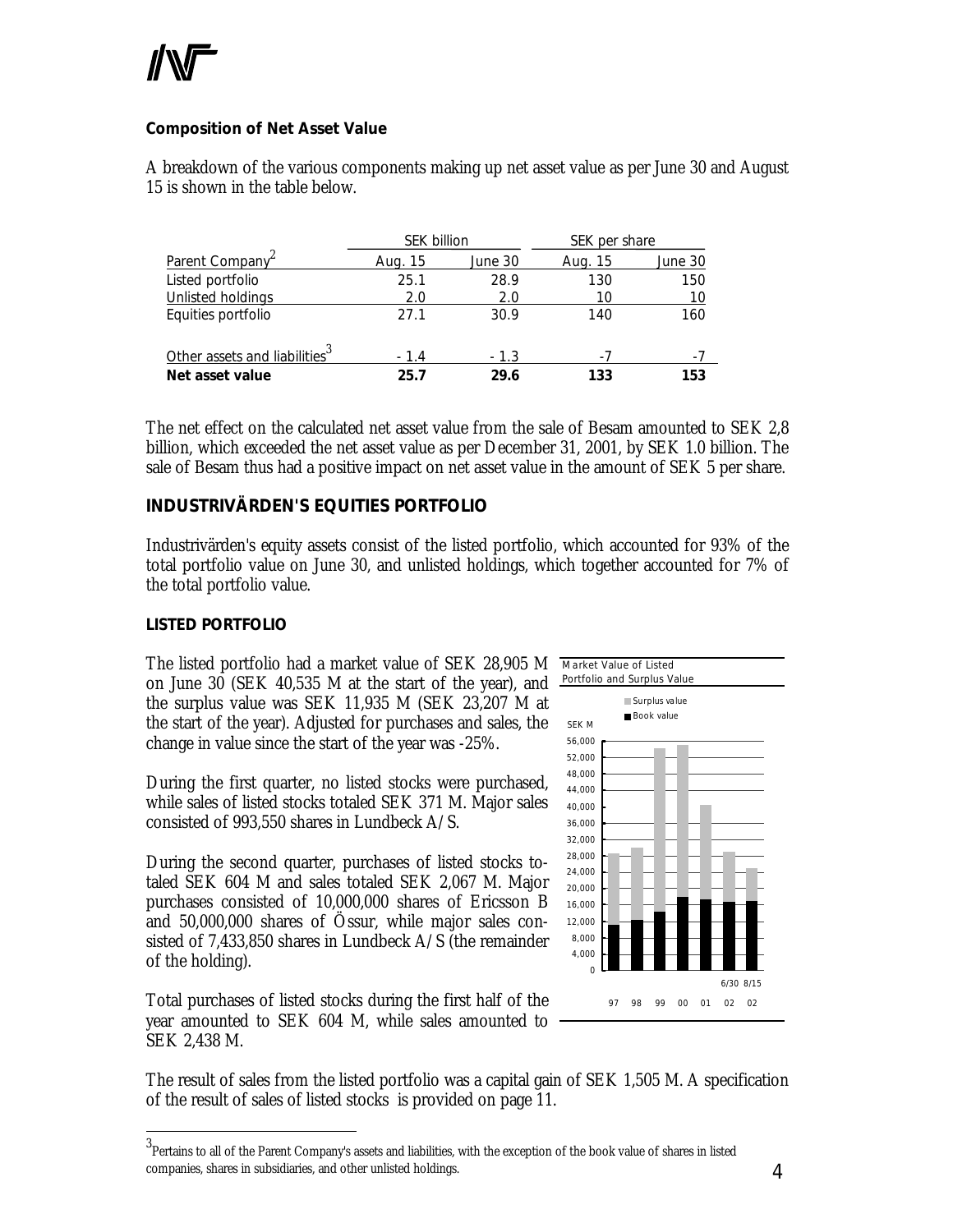| Stock                                                                                                                                            | Number      | SEK M  | Market value<br>SEK/share | % of port-<br>folio value | % of capital<br>in company | % of votes<br>in company |
|--------------------------------------------------------------------------------------------------------------------------------------------------|-------------|--------|---------------------------|---------------------------|----------------------------|--------------------------|
| Handelsbanken                                                                                                                                    | 48,655,900  | 6,836  | 35                        | 24                        | 6.8                        | 7.4                      |
| SCA                                                                                                                                              | 18,982,000  | 6,173  | 32                        | 21                        | 8.1                        | 28.0                     |
| Sandvik                                                                                                                                          | 21,000,000  | 4,820  | 25                        | 17                        | 8.0                        | 8.0                      |
| Ericsson                                                                                                                                         | 199,000,000 | 3,064  | 16                        | 11                        | 2.5                        | 28.0                     |
| Skandia                                                                                                                                          | 47,846,800  | 2,000  | 10                        | 7                         | 4.5                        | 4.5                      |
| Skanska                                                                                                                                          | 28,302,756  | 1,797  | 9                         | 6                         | 6.8                        | 31.0                     |
| SSAB                                                                                                                                             | 12,065,600  | 1,442  | $\overline{7}$            | 5                         | 12.0                       | 15.6                     |
| Pfizer Inc.                                                                                                                                      | 3,000,000   | 961    | 5                         | 3                         | 0.0                        | 0.0                      |
| Scania                                                                                                                                           | 3,000,000   | 573    | 3                         | 2                         | 1.5                        | 1.8                      |
| Volvo                                                                                                                                            | 1,800,000   | 337    | $\overline{2}$            | 1                         | 0.4                        | 0.8                      |
| Össur                                                                                                                                            | 50,000,000  | 294    | $\overline{2}$            | $\mathbf{1}$              | 15.2                       | 15.2                     |
| Eniro                                                                                                                                            | 4,000,000   | 282    | $\overline{2}$            | 1                         | 2.3                        | 2.3                      |
| Other ( <sek 200="" m)<="" td=""><td></td><td>326</td><td><math>\overline{2}</math></td><td><math>\mathbf{1}</math></td><td></td><td></td></sek> |             | 326    | $\overline{2}$            | $\mathbf{1}$              |                            |                          |
| Total                                                                                                                                            |             | 28,905 | 150                       | 100                       |                            |                          |

#### **Portfolio of Listed Stocks as per June 30, 2002**

No stocks were out on loan in the listed portfolio above.

#### **Price Trend for the Largest Shareholdings**

The price trend during the first half of the year for the largest shareholdings, which accounted for 86% of the portfolio's value on June 30, was as follows:

|               |                          |                     |                 | Average price      |
|---------------|--------------------------|---------------------|-----------------|--------------------|
|               |                          | Value change, SEK M | Price change, % | change per year, % |
|               | Share of portfolio value | Jan. 1, 2002 -      | Jan. 1, 2002 -  | July 1, 1997 -     |
| Stock         | as per June 30, %        | June 30, 2002       | June 30, 2002   | June 30, 2002      |
| Handelsbanken | 24                       | $-657$              | -9              |                    |
| <b>SCA</b>    |                          | 839                 | 16              | 16                 |
| Sandvik       |                          | 105                 |                 |                    |
| Ericsson      |                          | $-8.182$            | $-74$           | -17                |
| Skandia       |                          | $-1.637$            | $-45$           | 8                  |
| Skanska       |                          | $-141$              | -7              | -6                 |

Changes in value have been adjusted for purchases and sales.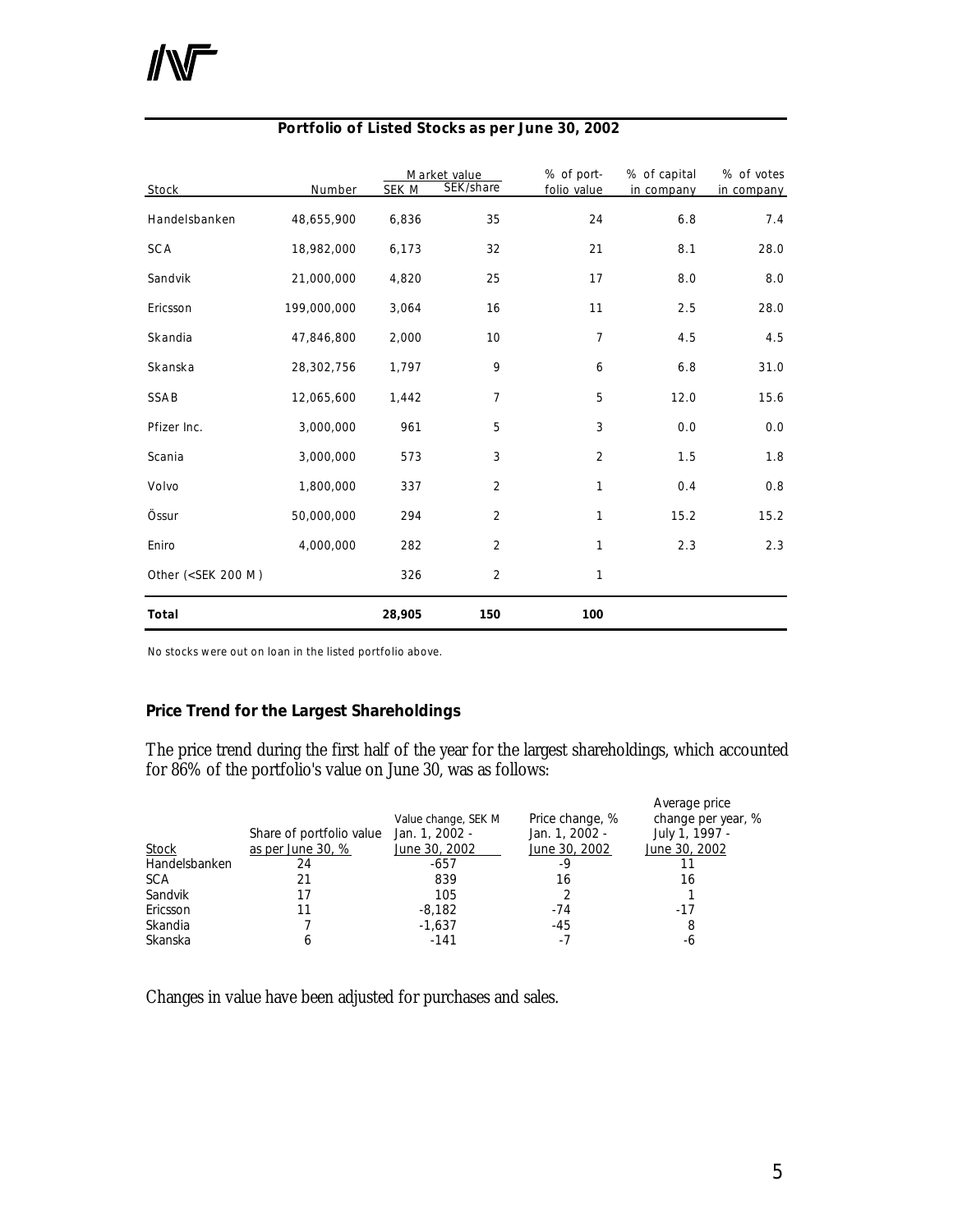*Handelsbanken's* expansion outside the Nordic region continued according to plan during the first quarter, and as a result, costs excluding newly acquired units increased slightly more than revenues. The change in the value of Industrivärden's shareholding during the first half of the year amounted to SEK -0.7 billion. Handelsbanken's stock performed better than the General Index and the bank & financial services index<sup>4</sup>. The interim report for the first half of 2002 will be released on August 20.

*SCA* benefited from continued high demand for hygiene products. Operating earnings for these products improved significantly, while earnings for packaging and forest industry products decreased. The strategy of developing SCA's core businesses through acquisitions led to, among other things, the acquisition of the Italian company CartoInvest during the first quarter. The change in the value of Industrivärden's shareholding amounted to SEK 0.8 billion. SCA's stock performed better than the forestry index and the General Index.

*Sandvik's* earnings improved during the first half of the year for its Mining and Construction unit but deteriorated for the Tooling and Specialty Steels unit. During the period, Sandvik's Tooling unit made a very important strategic acquisition of the American tool company Valenite. The structural program begun in 2001 is proceeding according to plan in the aim of reducing the number of manufacturing and distribution units. The change in the value of Industrivärden's shareholding amounted to SEK 0.1 billion. Sandvik's stock performed better than both the industrial index and the General Index.

*Ericsson's* earnings for the first half of the year were hurt by a decrease in investment by telecom operators. Substantial cost cutting measures are currently being taken in the aim of achieving an operating surplus some time in 2003. The change in the value of Industrivärden's shareholding amounted to SEK -8.2 billion. Ericsson's stock performed below the General Index, but largely on a par with other major international manufacturers of telecom systems.

Industrivärden has committed to subscribe for SEK 3 billion in stock in Ericsson's rights issue. Of this amount, SEK 0.7 billion will be subscribed based on Industrivärden's existing holding, with an additional subscription of up to SEK 2.3 billion in the event the rights issue is not fully subscribed.

*Skandia's* sales diminished, mainly in the U.S. market. The result of operations decreased during the first half of the year. In line with Skandia's strategy of refining its operations, Skandia Asset Management was sold for a capital gain of SEK 2 billion. The sale contributed to a positive operating result. The change in the value of Industrivärden's shareholding amounted to SEK -1.6 billion. Skandia's stock performed below the General Index.

*Skanska's* operating margins improved slightly during the first quarter in the company's largest markets, the U.S. and Europe, while they decreased in Scandinavia. The change in the value of Industrivärden's shareholding during the first half amounted to SEK -0.1 billion. Skanska's stock performed better than the General Index, but below the real estate and construction index. The interim report for the first half of the year will be released on August 29.

 $^4$ All index comparisons pertain to Affärsvärlden's sector breakdown.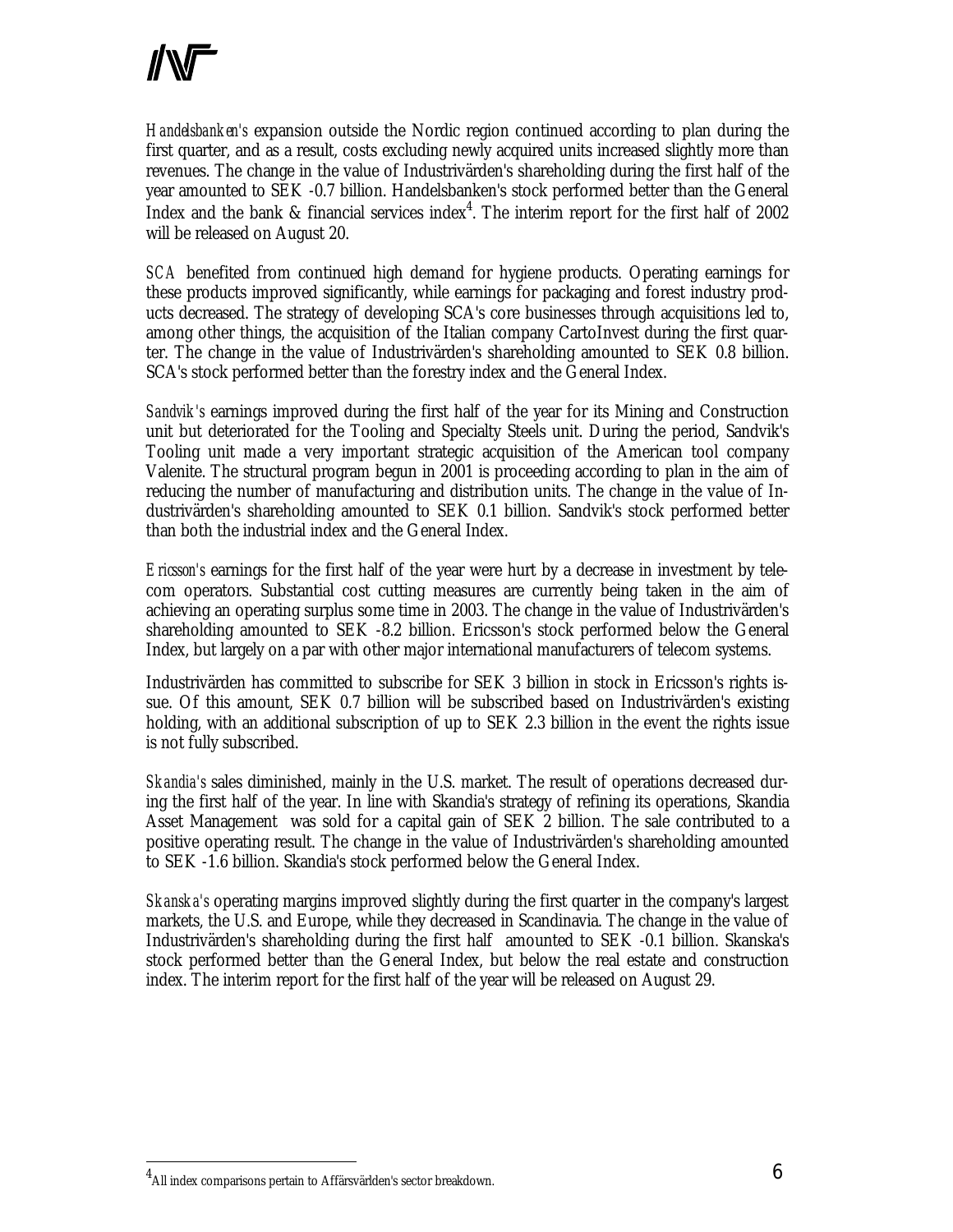#### **Trend for the Listed Portfolio Through August 15, 2002**

The market value of the listed portfolio on August 15 was SEK 25,119 M, and the surplus value was SEK 8,059 M. Adjusted for purchases and sales, the portfolio's value decreased by 35% compared with the start of the year.

|               | Portfolio of Listed Stocks as per August 15, 2002 |        |                           |             |                                              |
|---------------|---------------------------------------------------|--------|---------------------------|-------------|----------------------------------------------|
| Stock         | Number                                            | SEK M  | Market value<br>SEK/share | folio value | % of port- Price change, %<br>Jan. 1-Aug. 15 |
| <b>SCA</b>    | 18,982,000                                        | 6.093  | 32                        | 24          | 14                                           |
| Handelsbanken | 48,655,900                                        | 6.033  | 31                        | 24          | $-19$                                        |
| Sandvik       | 21,000,000                                        | 4,589  | 24                        | 18          | $-3$                                         |
| Ericsson      | 199,000,000                                       | 1,728  | 9                         |             | -84                                          |
| Skanska       | 30,302,756                                        | 1.652  | 9                         | 7           | $-20$                                        |
| Skandia       | 47,846,800                                        | 1,388  | 7                         | 6           | $-62$                                        |
| SSAB          | 12,065,600                                        | 1,219  | 6                         | 5           | $-1$                                         |
| Other         |                                                   | 2,417  | 12                        | 9           |                                              |
| Total         |                                                   | 25,119 | 130                       | 100         | -35                                          |

Ericsson includes subscription rights of SEK 336 M.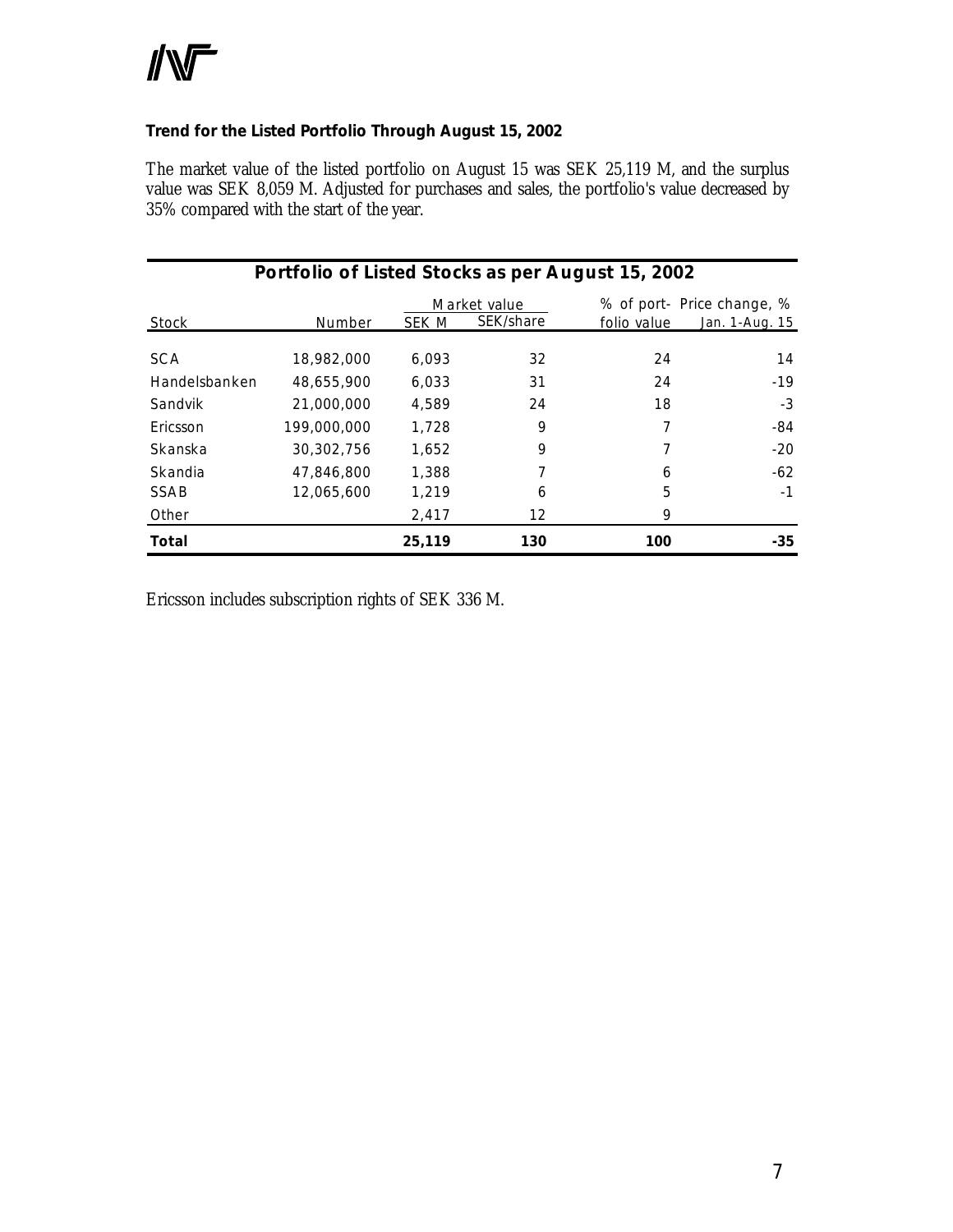

#### *UNLISTED HOLDINGS*

#### **Industrial and Trading Companies**

At the end of April an agreement was made on the sale of Besam to the Assa Abloy lock group. After receiving clearance from the competition authorities, the deal was completed at June 30/ July 1. The sales price amounted to SEK 3.1 billion on a debt-free basis, generating a capital gain of SEK 2.3 billion.

Net sales of the operating subsidiaries totaled SEK 2,960 M (2,899), which for comparable units represents a decrease of 2% compared with the first six months of 2001. Net sales for *Indutrade*, which is one of the leading industrial trading companies in the Nordic region, totaled SEK 1,547 M (1,552). For the door automation company *Besam*, net sales totaled SEK 963 M (1,002). *Isaberg Rapid*, which manufactures and markets stapling tools, showed an increase in net sales to SEK 450 M (345). However, for comparable units this was a decrease of 3%.

Earnings after financial items for the subsidiaries amounted to SEK 154 M (193). Indutrade's earnings totaled SEK 94 M (94), Besam's totaled SEK 50 M (80), and Isaberg Rapid's totaled SEK 10 M (19).

#### **Other**

Among Industrivärden's other unlisted holdings can be mentioned the venture capital company *Ericsson Venture Partners* (25% stake), which during the year has made two investments in companies focusing on mobile Internet applications. As per June 30, 15% of Industrivärden's fund capital of USD 75 M had been utilized. The shareholdings in *Biodisk* and *Ericsson Finans* were sold during the second quarter, generating capital gains of SEK 109 M and SEK 6 M, respectively. The value of *DHJ Media*, which has filed for bankruptcy, was written down by SEK 83 M, to zero, during the first quarter and the value of *Establish* was written down by SEK 59 M to SEK 15 M during the second quarter.

#### **GROUP**

l

#### *NET SALES AND EARNINGS* <sup>5</sup>

Consolidated net sales amounted to SEK 2,961 M (2,900), which for comparable units represents a decrease of 2% compared with the same period a year earlier. Operating earnings amounted to SEK 4,746 M (1,461), of which SEK 4,614 M (1,276) pertained to earnings from portfolio management, SEK 178 M (234) to earnings of operating companies, and SEK -46 M (-49) to management costs. Net financial items amounted to SEK -169 M (-209). Earnings after financial items totaled SEK 4,577 M (1,252).

#### *FINANCING AND EQUITY RATIO*

Net debt decreased by SEK 971 M to SEK 4,765 M, mainly due to the fact that net sales of stocks exceeded net dividends rendered. Taking into account the net payment for the sale of Besam, which was received in early July, the Group's net debt decreased by a further SEK 2,847 M to SEK 1,918 M. From a portfolio perspective, without taking into account interestbearing liabilities in subsidiaries, net debt has decreased from SEK 5.1 billion to SEK 1.1 billion.

<sup>5</sup> Industrivärden has ownership stakes in Ericsson, SCA, Skanska, and other companies which amount to at least 20% of the number of votes after full dilution (i.e., associated companies). The consolidated income statement and balance sheet presented in this report have been prepared in accordance with the acquisition value method. Once complete information from all associated companies is available – however, not later than two months after the end of the reporting period – a complementary income statement and balance sheet, prepared in accordance with the equity method, will be available upon request from Industrivärden and can be obtained from the Company's website.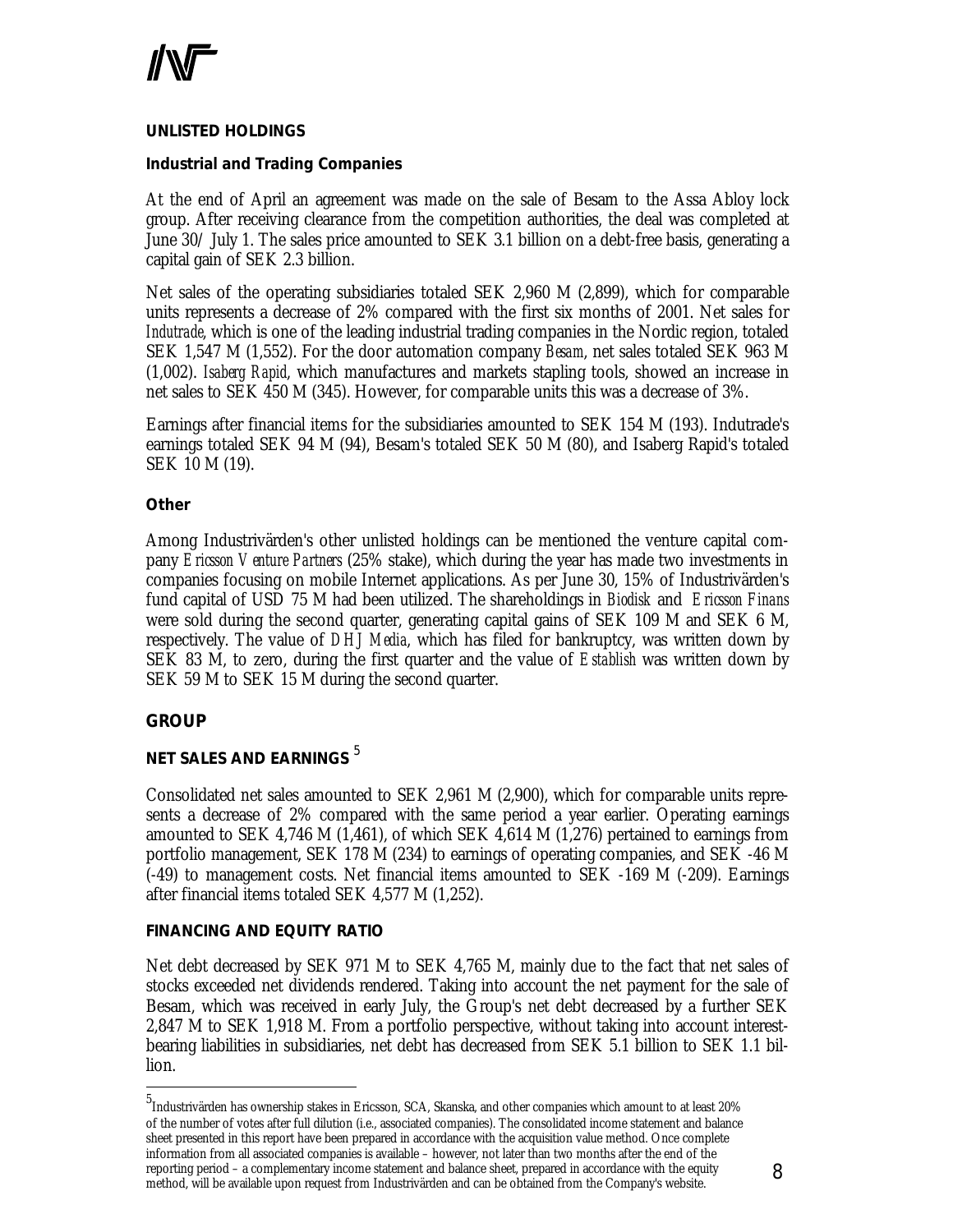The visible equity ratio was 72% (62% at the start of the year), while the adjusted equity ratio, which includes surplus values of listed stocks, was 82% (82%).

#### **PARENT COMPANY**

Earnings after net financial items for the Parent Company amounted to SEK 4,698 M (1,062), including SEK 796 M (907) in dividend income, SEK 1,505 M (440) in capital gains from sales of listed stocks, and SEK 2,617 M (-69) in capital gains from sales of other stocks, of which the sale of Besam accounted for the most part. The Parent Company's earnings also include SEK -46 M (-49) in management costs and SEK -174 M (-167) in net financial items.

#### **ACCOUNTING PRINCIPLES**

The new accounting principles that took effect on January 1, 2002, have been applied in this interim report. In other respects, the interim report has been prepared using the same accounting principles and calculation methods used in the 2001 Annual Report.

#### **AUDITOR'S EXAMINATION REPORT**

This report has not been examined by the Company's auditor.

Stockholm, Sweden, August 19, 2002

Anders Nyrén *President and CEO*

#### **FINANCIAL CALENDAR**

The interim report for the period January–September will be released on October 31, 2002. The year-end report for 2002 will be released on February 12, 2003. The 2002 Annual Report will be published in mid-March 2003.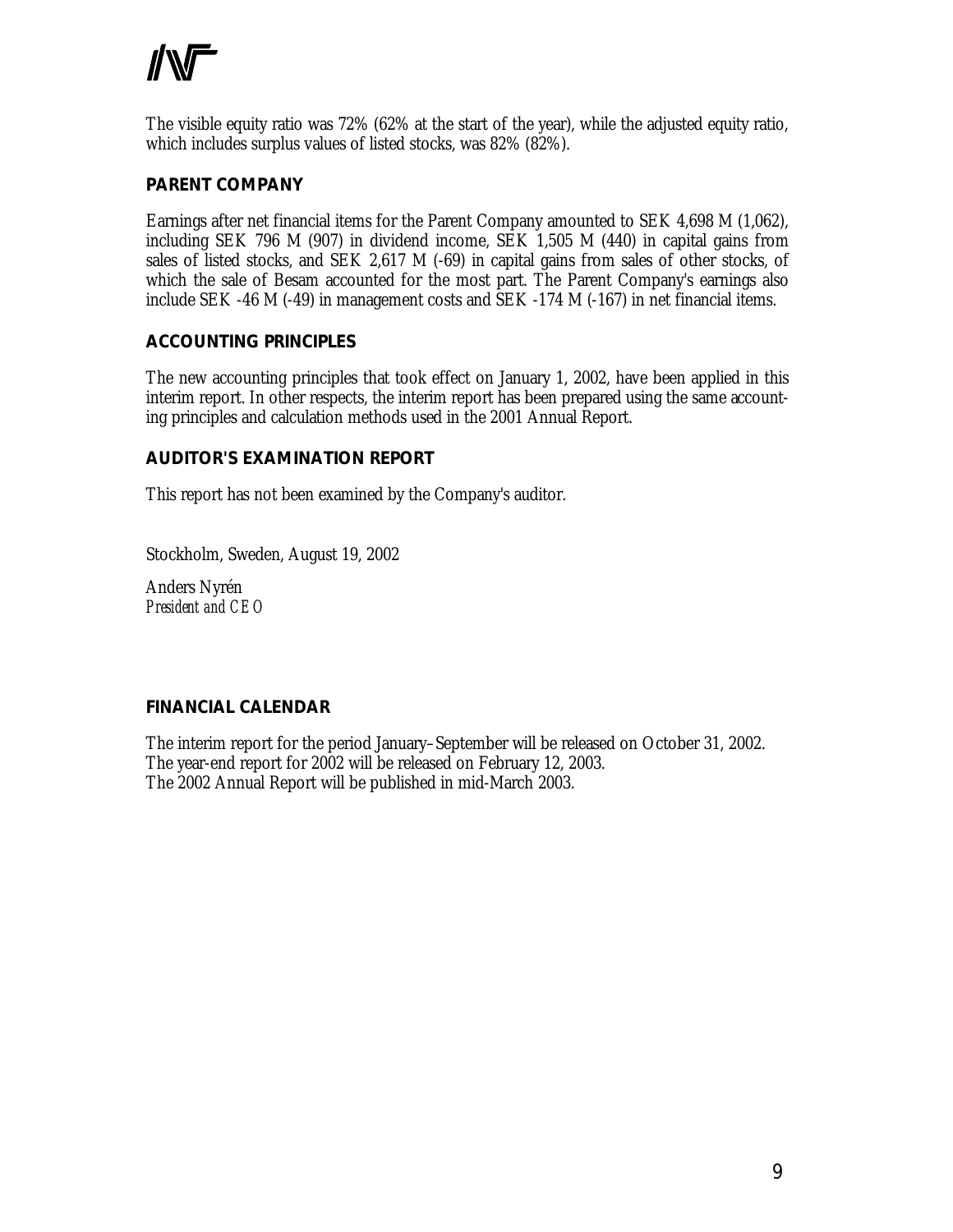### **Industrivärden Consolidated Income Statement**<sup>6</sup>

| <b>SEK M</b>                                | 2002<br>April-June | 2001<br>April-June | 2002<br>Jan.-June | 2001<br>Jan.-June | 2001<br>Jan.-Dec. |
|---------------------------------------------|--------------------|--------------------|-------------------|-------------------|-------------------|
| PORTFOLIO MANAGEMENT                        |                    |                    |                   |                   |                   |
| Dividend income from stocks                 | 779                | 890                | 796               | 907               | 918               |
| Result of sales of listed stocks            | 1,305              | 260                | 1,513             | 441               | 713               |
| Result of sales of other stocks             | 2,396              | -68                | 2,313             | $-69$             | -69               |
| Other income and expenses                   | -3                 | $-3$               | -8                | $-3$              | $-13$             |
| Earnings from portfolio management          | 4,477              | 1,079              | 4,614             | 1,276             | 1,549             |
| <b>OPERATING COMPANIES</b>                  |                    |                    |                   |                   |                   |
| Net sales                                   | 1,520              | 1,467              | 2,961             | 2,900             | 5,981             |
| Cost of goods sold                          | $-1,005$           | $-985$             | $-1,958$          | $-1,947$          | $-3,999$          |
| Development costs                           | $-17$              | $-16$              | $-33$             | $-30$             | -63               |
| Selling costs                               | $-281$             | $-249$             | $-555$            | $-494$            | $-1,023$          |
| Administrative costs                        | $-121$             | $-102$             | $-234$            | $-212$            | $-438$            |
| Other operating income and expenses         | -5                 | 1                  | -3                | 17                | 27                |
| Earnings from operating companies           | 91                 | 116                | 178               | 234               | 485               |
| <b>Management costs</b>                     | $-22$              | $-29$              | -46               | -49               | $-115$            |
| <b>Operating earnings</b>                   | 4,546              | 1,166              | 4,746             | 1,461             | 1,919             |
| Interest income                             | 14                 | 17                 | 20                | 27                | 48                |
| Interest expenses (excl. CPN interest)      | -82                | $-92$              | $-164$            | $-181$            | $-385$            |
| Other financial items                       | -5                 | $-28$              | $-25$             | $-55$             | $-72$             |
| Earnings after financial items              | 4,473              | 1,063              | 4,577             | 1,252             | 1,510             |
| <b>CPN</b> interest                         |                    | $-47$              |                   | $-94$             | $-161$            |
| <b>Earnings before taxes</b>                | 4,473              | 1,016              | 4,577             | 1,158             | 1,349             |
| Tax on earnings for the period              | $-44$              | $-36$              | -68               | $-71$             | $-126$            |
| Minority share in earnings for the period   | 0                  | 1                  | 0                 | 1                 |                   |
| Net earnings for the period                 | 4,429              | 981                | 4,509             | 1,088             | 1,223             |
| Depreciation included in operating earnings | $-44$              | $-40$              | -83               | $-83$             | $-173$            |
| Net earnings per share, SEK <sup>7</sup>    | 22.93              | 5.32               | 23.35             | 6.12              | 7.17              |

<sup>7</sup> Earnings after tax, excluding CPN interest, divided by 193,135,612 shares.

 $^6$ Actual outcome as per June 2002 includes Besam in the consolidated income statement but not in the consolidated balance sheet.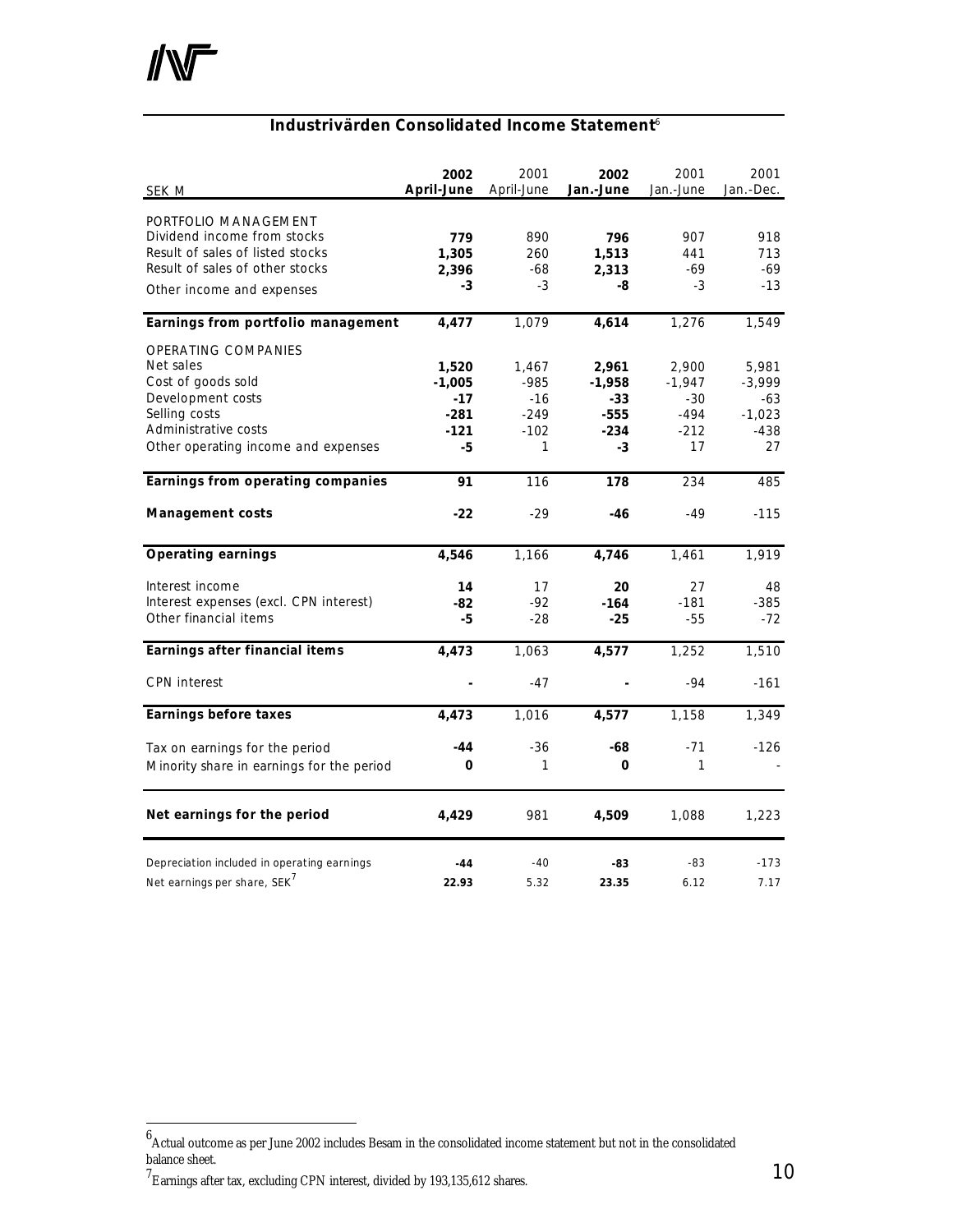### **Breakdown by Business Unit**

#### **Net sales**

| SEK M                      | 2002<br>April-June | 2001<br>April-June | 2002<br>Jan.-June | 2001<br>Jan.-June | 2001<br>Jan.-Dec. |
|----------------------------|--------------------|--------------------|-------------------|-------------------|-------------------|
| Indutrade                  | 803                | 788                | 1.547             | 1.552             | 3.109             |
| Besam                      | 497                | 513                | 963               | 1.002             | 2,108             |
| Isaberg Rapid              | 220                | 165                | 450               | 345               | 763               |
| Other, net                 | 0                  |                    |                   |                   |                   |
| Total, operating companies | 1.520              | 1.467              | 2.961             | 2.900             | 5.981             |

#### **Earnings after financial items**

| SEK M                             | 2002<br>April-June | 2001<br>April-June | 2002<br>Jan.-June | 2001<br>Jan.-June | 2001<br>Jan.-Dec. |
|-----------------------------------|--------------------|--------------------|-------------------|-------------------|-------------------|
| Portfolio management <sup>8</sup> | 4,387              | 968                | 4,404             | 1,060             | 1,104             |
| Indutrade                         | 58                 | 44                 | 94                | 94                | 176               |
| Besam                             | 19                 | 40                 | 50                | 80                | 201               |
| Isaberg Rapid                     | 10                 | 11                 | 10                | 19                | 28                |
| Other, net                        | -1                 | 0                  | 19                | $-1$              |                   |
| Total, operating companies        | 86                 | 95                 | 173               | 192               | 406               |
|                                   | 4,473              | 1,063              | 4,577             | 1,252             | 1,510             |

|                                                  | <b>Result of Sales of Stocks</b> |             |  |
|--------------------------------------------------|----------------------------------|-------------|--|
| <b>Listed Stocks</b><br>SEK M                    |                                  |             |  |
| April-June<br>Lundbeck A/S<br>Other              | 1,282<br>23                      | $1,305$ $9$ |  |
| January-June<br>Lundbeck A/S<br>Other            | 1,498<br>15                      | $1,513$ $9$ |  |
| <b>Other Stocks</b><br>SEK M                     |                                  |             |  |
| April-June<br>Besam<br><b>Biodisk</b><br>Other   | 2,334<br>109<br>-47              | 2,396       |  |
| January-June<br>Besam<br><b>Biodisk</b><br>Other | 2,334<br>109<br>$-130$           | 2,313       |  |

<sup>8&</sup>lt;br>Parent Company and other portfolio management companies.

<sup>&</sup>lt;sup>9</sup>Of the total amount reported for result of sales of listed stocks, SEK 1,297 M pertains to the Parent Company for April-June and SEK 1,505 M for January-June, while SEK 8 M pertains to other portfolio management companies for April-June and SEK 8 M for January-June.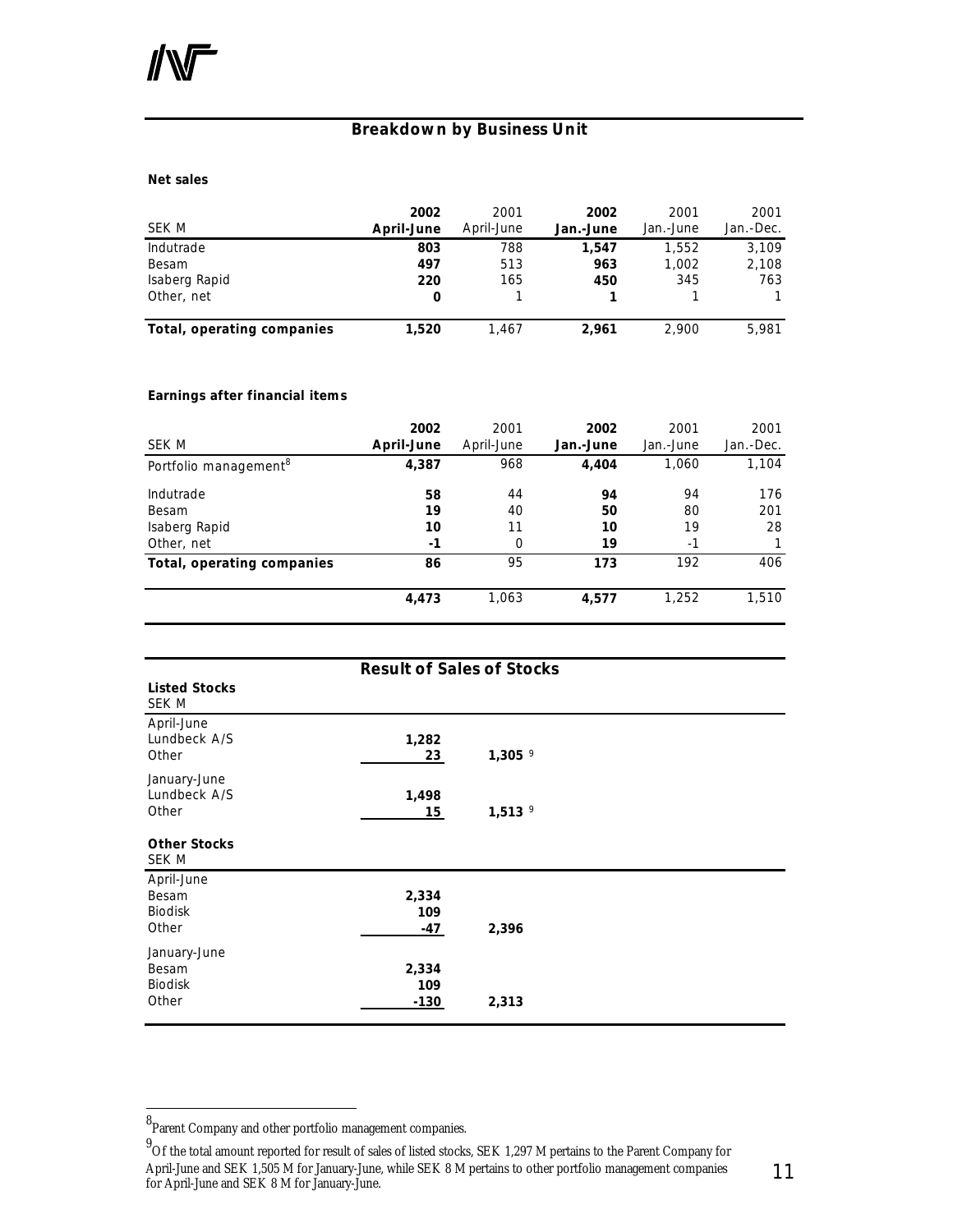

#### **Industrivärden Consolidated Balance Sheet**<sup>6</sup>

| <b>SEK M</b>                               | June 30<br>2002       | June 30<br>2001 | Dec. 31<br>2001 |
|--------------------------------------------|-----------------------|-----------------|-----------------|
| Intangible assets                          | 241                   | 193             | 252             |
| Tangible assets                            | 550                   | 717             | 713             |
| Shares and participations                  | 17,102                | 18,302          | 17,621          |
| Other financial assets                     | 40                    | 135             | 147             |
| Inventories                                | 772                   | 1,005           | 1,027           |
| Accounts receivable, trade                 | 684                   | 1,073           | 1,100           |
| Other current assets                       | $3,241$ <sup>10</sup> | 458             | 214             |
| Liquid assets                              | 561                   | 447             | 1,034           |
| <b>Total assets</b>                        | 23,191                | 22,330          | 22,108          |
| Shareholders' equity                       | 16,786                | 13,172          | 13,355          |
| Minority shares                            | 1                     | 21              | 0               |
| CPN-loans                                  |                       | 447             | 398             |
| Provisions                                 | 235                   | 345             | 361             |
| Long-term liabilities, noninterest-bearing | 9                     |                 | 12              |
| Long-term liabilities, interest-bearing    | 3,213                 | 3,065           | 3,624           |
| Current liabilities, noninterest-bearing   | 985                   | 1,297           | 1,416           |
| Current liabilities, interest-bearing      | 1,962                 | 3,983           | 2,942           |
| Total shareholders' equity and liabilities | 23,191                | 22,330          | 22,108          |
| Visible equity ratio, %                    | 72                    | 61              | 62              |
| Adjusted equity ratio, $\%$ <sup>11</sup>  | 82                    | 82              | 82              |

|  | Change in shareholders' equity |  |
|--|--------------------------------|--|
|--|--------------------------------|--|

| Change in shareholders' equity                    |         |            | Unrestricted   | Total share- |
|---------------------------------------------------|---------|------------|----------------|--------------|
|                                                   | Capital | Restricted | shareholders'  | holders'     |
| SEK M                                             | stock   | reserves   | equity         | equity       |
| Opening shareholders' equity according to adopted |         |            |                |              |
| balance sheet as per December 31, 2001            | 871     | 967        | 11,517         | 13,355       |
| <b>Conversion of CPNs</b>                         | 95      | 303        |                | 398          |
| Dividend to shareholders                          |         |            | $-1,458$       | $-1,458$     |
| Transfers between unrestricted and                |         |            |                |              |
| restricted shareholders' equity                   |         | $\Omega$   | $\Omega$       |              |
| <b>Translation differences</b>                    |         |            | $-18$          | $-18$        |
| Net earnings for the period                       |         |            | 4,509          | 4,509        |
| June 30, 2002                                     | 966     | 1,270      | 14,550         | 16,786       |
|                                                   |         |            |                |              |
| Opening shareholders' equity according to adopted |         |            |                |              |
| balance sheet as per December 31, 2000            | 859     | 928        | 11,715         | 13,502       |
| Effect of new accounting principles               |         |            | $\overline{2}$ | 2            |
| Dividend to shareholders                          |         |            | $-1,442$       | $-1,442$     |
| Transfers between unrestricted and                |         |            |                |              |
| restricted shareholders' equity                   |         | -6         | 6              |              |
| <b>Translation differences</b>                    |         | 6          | 16             | 22           |
| Net earnings for the period                       |         |            | 1,088          | 1,088        |

l

 $^{10}$ Of which, gross payment receivable pertaining to Besam, SEK 3,050 M. Payment was received on July 1.

<sup>&</sup>lt;sup>11</sup>Includes surplus values of listed stocks.